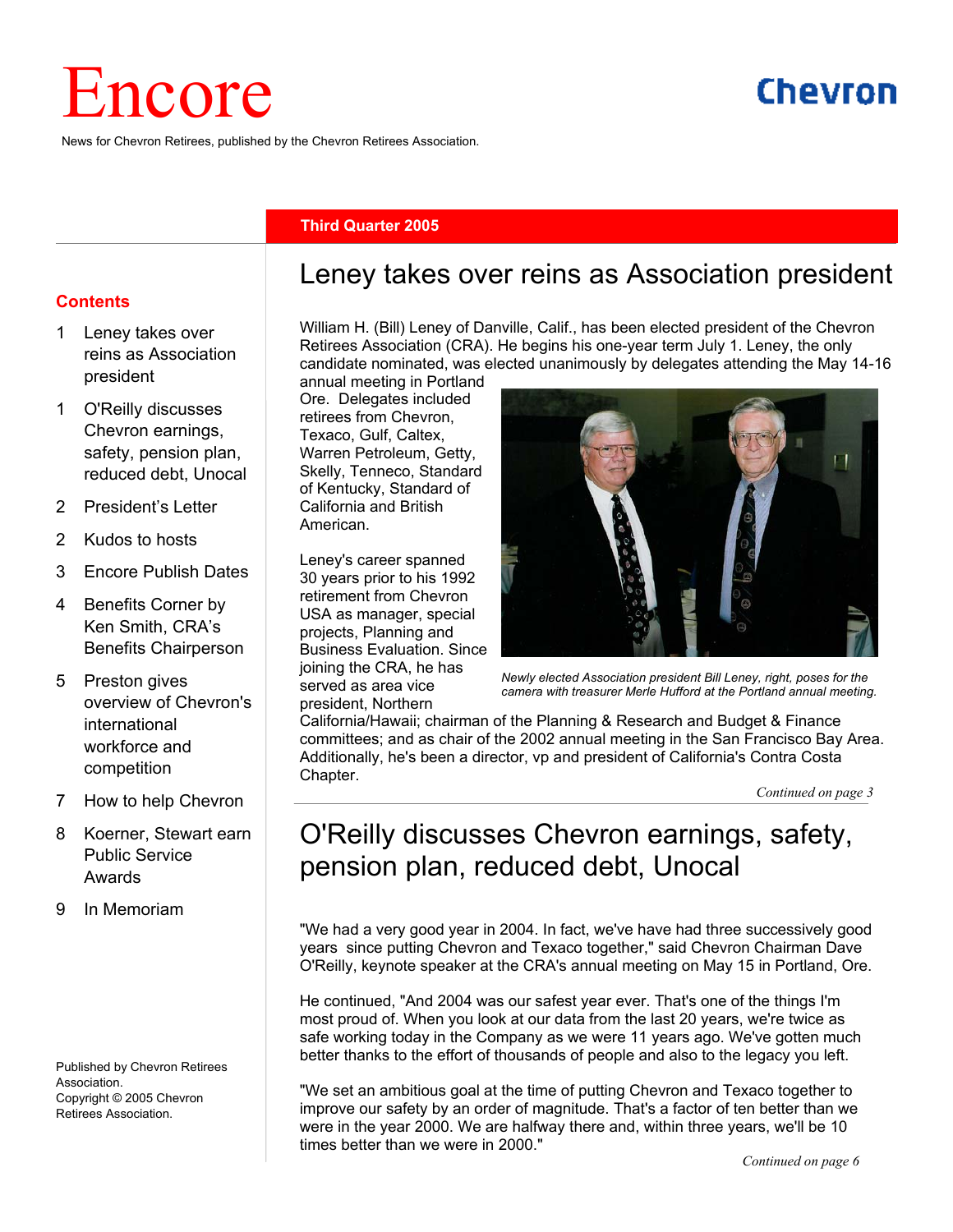As I step down as your president, I do so knowing the Association is in the very capable, qualified and experienced hands of your newly elected president, Bill Leney.

## President's Letter

#### **Special thanks to CRA officers, committee chairs, area vps and chapter presidents**

Thank you for the opportunity to have served as your president. It has indeed been a pleasure and honor to serve with so many dedicated retirees who have volunteered much of their time and talent for the betterment of their fellow retirees and our Association. I also sincerely thank Chevron Corporation for its continued CRA support.

As I step down as your president, I do so knowing the Association is in the very capable, qualified and experienced hands of your newly elected president, Bill Leney. In addition to leadership positions in his local chapter, Bill has chaired both the Budget & Finance and Planning & Research committees, was an area vice president and a host committee chair. Congratulations, Bill.

During my two-year term, I was fortunate to have two innovative, proficient and energetic people on the staff team: Maree "MJ" Stone, as Association secretary, and Merle Hufford, as Association treasurer. A very big Thanks to you both. I also thank my other key appointees: committee chairs Ken Smith, Benefits; Murray Matthews, Budget & Finance; Jerry Powers, Communications; Glenn Dutton, Demographics; John Dewes, Nominating; Lee Johnson; Planning & Research; and George Marich, Public Affairs, plus Bill Isert, the only appointed area vice president (Unaffiliated). Added thanks to the 21 members who served on your various committees.

Last, but certainly not least, thanks to the elected area vice presidents and chapter presidents, who have the challenging day-to-day contacts with retirees and are actively involved in planning chapter meetings, solving problems, writing newsletters, collecting dues and all the other responsibilities of your position. You represent the very core of the Chevron Retirees Association.

I have every expectation that Bill Leney and his management team will continue to move the Association forward. Appropriate change is inevitable, and not just membership numbers that followed the merger of Chevron and Texaco. Our Project Purpose Task Force continues to work in a number of areas that will give us the blueprint to make this happen, thereby giving you a stronger Association that is fully capable of fulfilling the expectations of its membership.

-- Bob Olmstead P.O. Box 21765 Hilton Head Island, SC 29925 (843) 689-3171; bandgathhi@aol.com

# Kudos to hosts

Daryl Brennick, annual meeting chair; Henry Drexel, host committee chair; and Charlotte Clunas, Portland Chapter president, received special recognition from Chevron Chairman Dave O'Reilly and Vice President of Human Resources Alan Preston at the CRA's gathering in Portland.

"I'd like to acknowledge our Portland hosts for a very, very impressive event," said O'Reilly. In particular, he praised Drexel, Clunas and the entire host committee "for the work you've put in to make this meeting possible." Preston, in turn, praised the important voluntary contributions of Brennick and Clunas.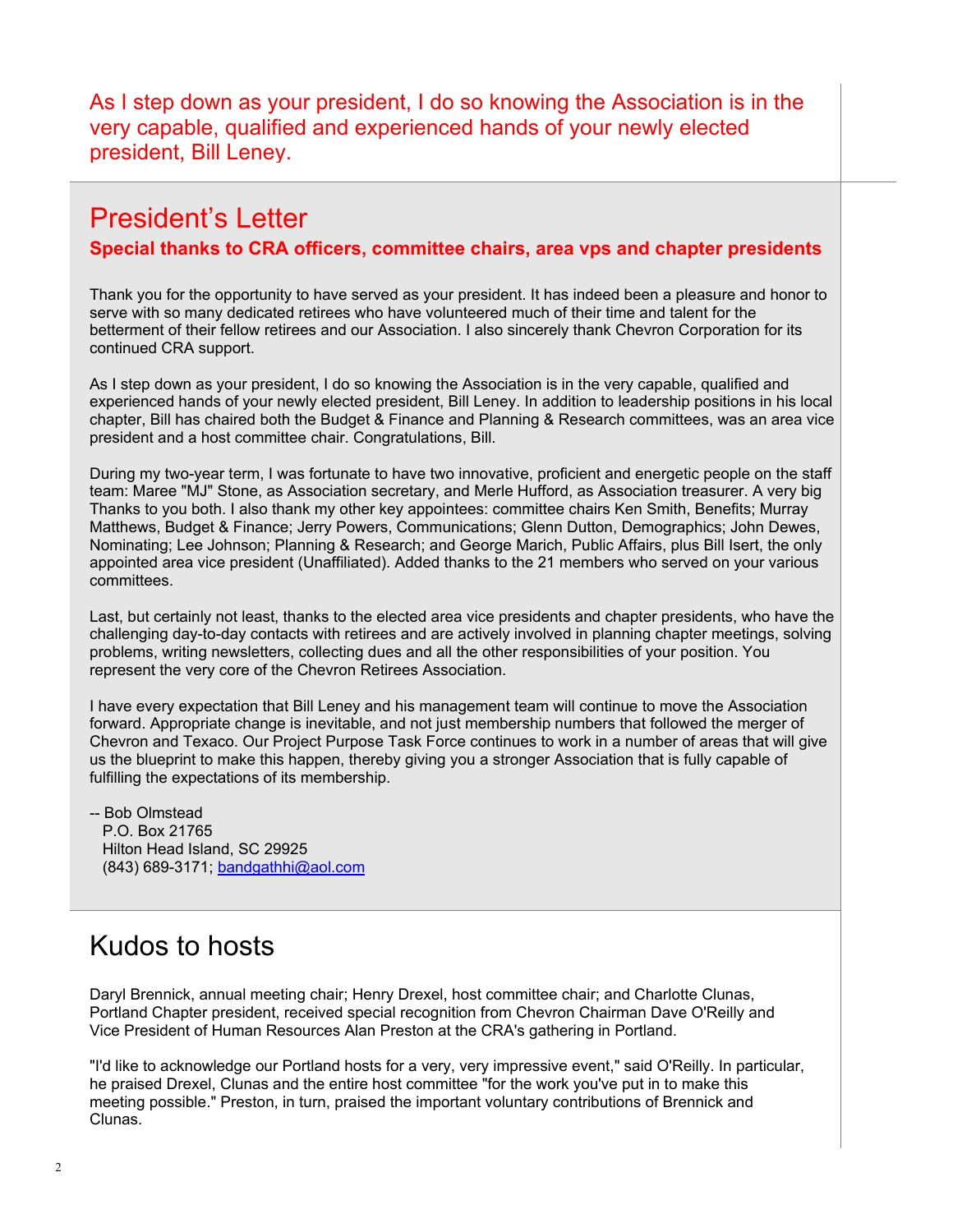#### **Leney takes over reins as Association president**

*continued from page 1*



*A popular annual meeting exhibit is this display of Company logos. It's the work of Clyde Crittenden, area vice president, The Plains.* 

Congratulating Leney was Chevron Chairman Dave O'Reilly, keynote speaker at the CRA's May 15 dinner banquet at a Portland hotel. O'Reilly also praised outgoing CRA president Bob Olmstead for "doing a great job" in his two-year term (writeup of O'Reilly's speech starts on Page 1).

Other Chevron guest speakers: Alan Preston, vice president, Human Resources, at the May 16 dinner in the host airport hotel (see table of contents for his presentation); and Claudia Polidori, manager, U.S. Benefits, and Jack Coffey, Corporate Policy, Government and Public Affairs, at the May 16 business meeting.

A key presentation at the May 15 business session was given by John Dewes, a former CRA president who chairs the organization's Project Purpose Task Force. Its goal is "determining what the CRA will look like in five years and how to get there." Dewes' status report gave an overview of such issues as the Association's structure, including chapter size, area boundaries, cost reductions and possible creation of an

Executive Committee; successful approaches to attracting new members, including Texaco clubs; possible merging of Chevron and Texaco groups in areas where both exist independently; communications, with a focus on the Internet, webpage links with Chevron, and Encore content; creating a process to encourage chapters to find community involvement issues and opportunities; and more.

Taking part in the two-day business meeting were 116 delegates and members at large. Altogether, attendees at the group's first annual meeting in Portland totaled 210 men and women from the U.S. and Canada, including delegates, members at large, Chevron speakers and guests, and spouses.

Introduced were five new area vice presidents, including Robin Backstrom, Intermountain; Ernie Breaux, Gulf Coast; Bruce Fraser, Canadian; Neal Hildebrand, Northern California/Hawaii; and George Powell, South Atlantic Seaboard. Returning area vps are Daryl Brennick, Northwest U.S./Alaska; Clyde Crittenden, The Plains; Charles Rhoads, South Texas; Kevin Ryan, North Atlantic Seaboard; Don Satterly, Midwest; and Phil Stone, Southern California.

It was announced the Association has 25 new chapter presidents, including five women. Total number of female presidents has jumped to 14. The CRA has 105 membership chapters.

Providing an update of the next three annual meetings were Kevin Ryan, Pittsburgh, May 20-22, 2006; Don Tormey, San Francisco, May 19-21, 2007; and Tom Boaz, New Orleans, May 17-19, 2008. All three are scheduled at airport hotels.

In other association business:

- Delegates tabled a resolution to increase international dues by \$2 per year.
- Delegates tabled a resolution to mail copies of Encore to all dues-paying retirees who do not have Internet access in their home.
- It was reported the number of CRA paid members in fiscal year 2003-04 totaled 15,011 while the estimate for 2004-05 is 14,784.
- A Company spokesperson said the CRA could expect to obtain access to a new source of retirees when the Chevron/Unocal merger is completed. Most Unocal retirees are concentrated in Houston and Los Angeles.

## Encore Publish Dates:

As established by the Association's Communications Committee, Encore's on-line publishing dates are MARCH 30, JUNE 30, SEPTEMBER 30, DECEMBER 30.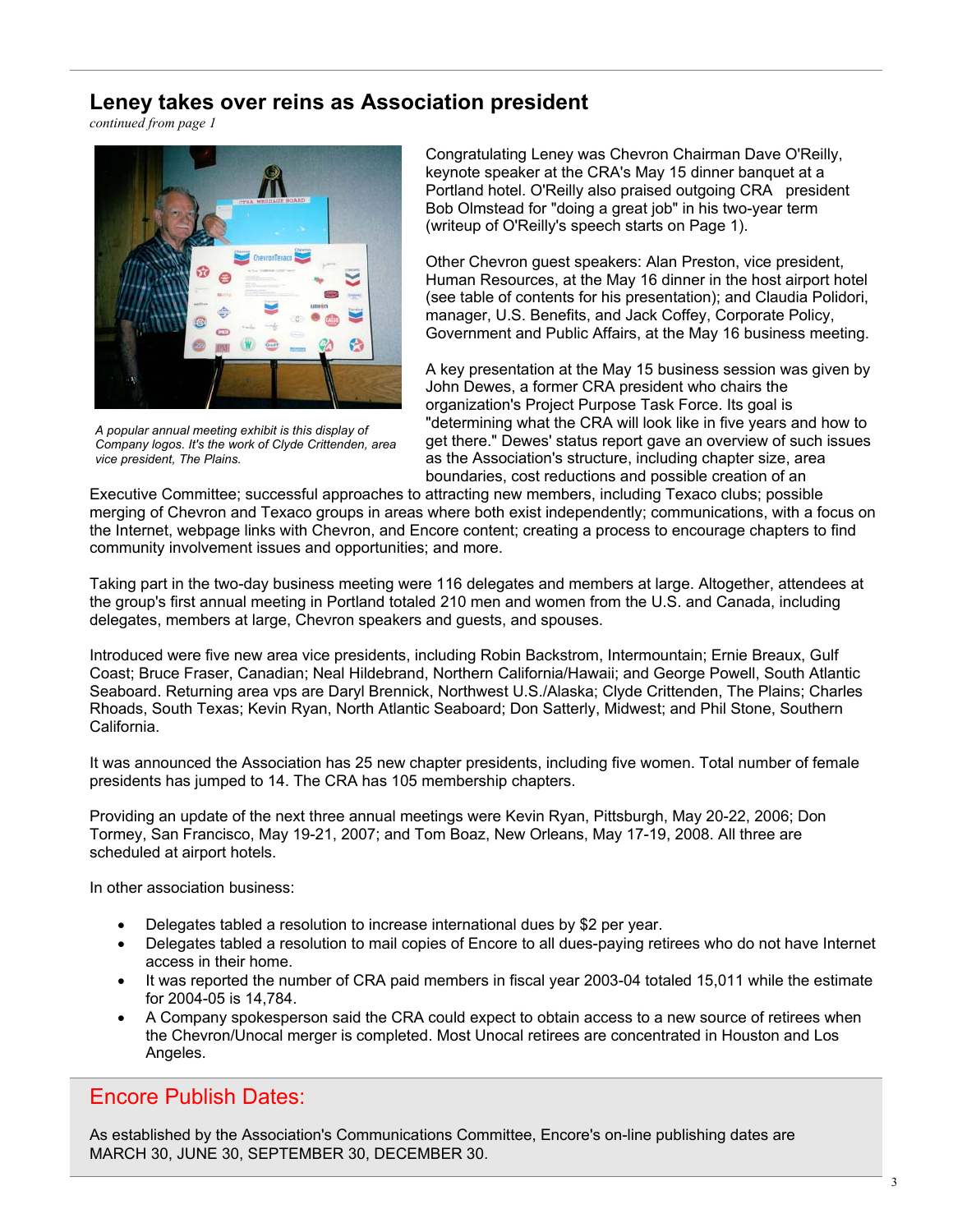## Benefits Corner by Ken Smith, CRA's Benefits Chairperson *Benefits update from the CRA's annual meeting*

At the Association's annual meeting in Portland, we received a Benefits update from Claudia Polidori, Chevron's U.S. Benefits manager, and Liz Kirschner, director, Operations Management, United Health Care.

Firstly, Open Enrollment dates for 2006 have now been set for the last two full weeks of October. Mailings to your home will occur a few weeks in advance so, if you plan to be away from your primary mailing address for this entire period, make sure you provide the U.S. Mail with a forwarding address. This is especially important if you think you may wish to change your options. As always, changes to benefit options can be made over the phone or by logging onto the worldwide web

Information on the Open Enrollment Period will be forthcoming through a retiree Benefits Newsletter and a letter from Alan Preston, vice president of Human Resources, currently scheduled for July and August, respectively. Additional information may be sent if deemed necessary.

By now, all Medicare eligible retirees should be aware of the significant changes for prescription drugs in 2006. At this point, the Corporation cannot state what position it will take with regards to the Medicare Prescription legislation because the government has not yet finalized all aspects of its plan.

Claudia did confirm the good news that the Corporation will continue to offer the Chevron Medicare Plus Plan and Chevron Senior Care Plan, including prescription drug coverage as part of the benefits. Medical and prescription drugs will not be "decoupled" into separate plans. Chevron continues to work closely with Medco and the HMO plans to determine how our plans will coordinate with Medicare Part D legislation.

As the government finalizes its plans, Medicare Part D programs will be made available through various sources in the September/October timeframe. They will not be part of the Chevron plans. The August letter you receive will state that, if you purchase one of these individual plans for prescription drugs, you will be INELIGIBLE to enroll in ANY of the Chevron health care plans - inclusive of medical coverage. Federal regulations allow enrollment in only one Medicare Part D plan and, as it currently stands, the Chevron plans will incorporate both medical and Medicare Part D for prescription drugs.

A final word on Medicare Part D. The government will send letters to individuals, identified as lowincome participants, regarding special subsidies available for Medicare Part D. Chevron does not have information on these subsidies so letters explaining potential coverage will come directly from the government. If you receive such a letter, you should immediately return the information requested as it could reduce your monthly payments for prescription drug coverage.

To stay on top of government developments, log onto www.Medicare.com for information and frequently asked questions.

Liz Kirschner of United Health gave us information about a helpful new support service for Medicare eligible retirees called Senior Support Customer Care. It starts July 1. In this new program, specialized customer service reps with training in Medicare plans will provide counsel on all parts of Medicare - A,B, D - as well has handle all medical related claims. A simplified phone system will be implemented with a quick connection to service reps; new larger print ID cards will be provided; and all communications will be in larger print. More information will be forthcoming in the near future.

As always, if you have questions or issues, contact me at kennethgsmiith@aol.com.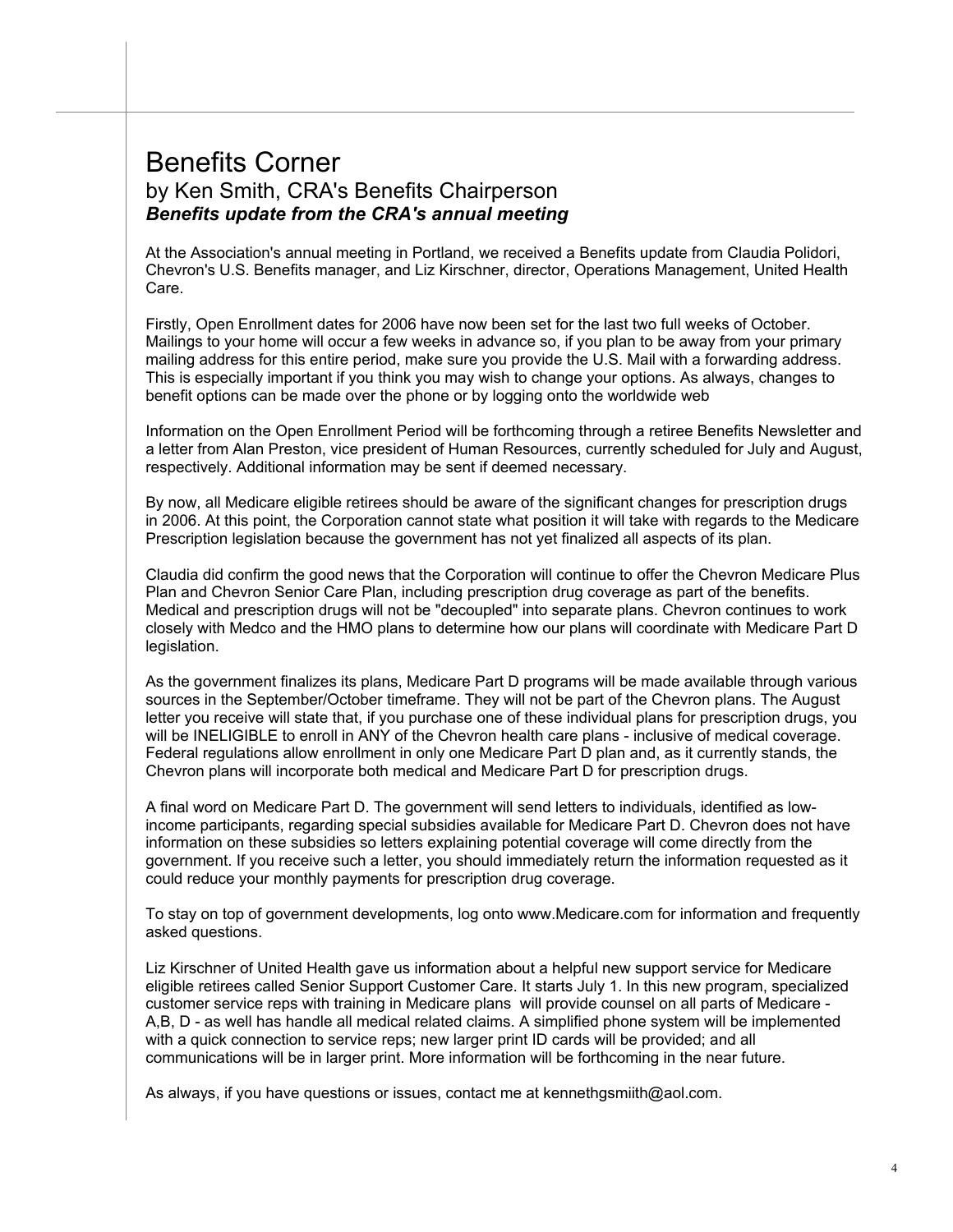# Preston gives overview of Chevron's international workforce and competition

Alan Preston, Chevron's vice president of Human Resources, opened his May 16 speech to guests at the closing dinner banquet of the CRA's annual meeting in Portland by offering a special salute "to all the spouses here. One of the things I learned long ago is the success of this Company is probably due as much to the spouses as everyone else. Your support and dedication is absolutely critical. My wife, Susan, and I have been married 31 years and, if it hadn't been for her, I certainly wouldn't be here tonight."

He then focused on the people of Chevron, past, present and future, and the Company's long and distinguished heritage. He emphasized, "What's really important is for us to remember the heritage. And when you think about the heritage, we have Standard Oil of California, Chevron, Texaco, Gulf, Getty, Caltex and others. However, the names are just the names. The heritage of all these companies - and the skills of all their people - have really made the company what it is today."

Preston briefly discussed Chevron's 20-year strategic plan. Of the plan's six strategies, he zeroed in on "the people strategy. It's to invest in people to make sure we have the right people, at the right place, at the right time for our future."

Giving an overview of the present workforce, he said, "We have about 49,000 employees, with about 55 percent outside the U.S. With the Unocal integration, which hopefully will be completed later this year, we'll add about 6,000, two-thirds of them outside the U.S.

"We have people in 120 different countries. It ranges from Indonesia, where we have 5,700 employees; Angola, about 2,700; Nigeria, 1,500; and gets down to countries with only five to ten people like Chad, Oman and a few others. Our workforce is very diverse and talented."

He also discussed how Chevron's competition is changing. It used to be thought of as Exxon Mobil, British Petroleum, Royal Dutch Shell and Conoco Phillips. But he explained, "Now we're starting to compete with a whole host of entities. Probably the major group is the national oil companies: Chinese, Venezuelans, Brazilians, Malaysians, Italians. And we're not only competing with them to get leases for exploration and production but we're competing with them for people."

While Preston said Chevron faces some significant challenges, he added that "We also have some great things in place. For one, I've never seen the time when the management all across the company realized how important it is that we have the right people in our business plans. We're now looking out 10, 15, 20 years by discipline on what we're going to need and where we're going to need that workforce - something we've never done before.

"The other thing we have going for us is a workforce that is incredibly talented, incredibly dedicated and very enthused. One of the fun things about this job is I get to travel around the world and meet our employees." At that point, he shared several uplifting anecdotes about dedicated workers in Venezuela and Manila.

What's the future outlook for the Company's international workforce?

"Probably 80 percent of our employee workforce is going to start in their country of origin and work there for their entire career. We're spending a lot of time on our global, mobile workforce, which are our expatriates. We have about 2,700 expatriates, most of whom are working in a different country from their home country. About 60-70 percent are from the U.S., UK and Canada. What we're trying to do is get more Angolans, Nigerians and Indonesians etcetera into the mix because they're also going to be the leaders of the future.

"Our mission is to leave this Company in as good a shape in 10 years as all of you and your colleagues left the Company for us."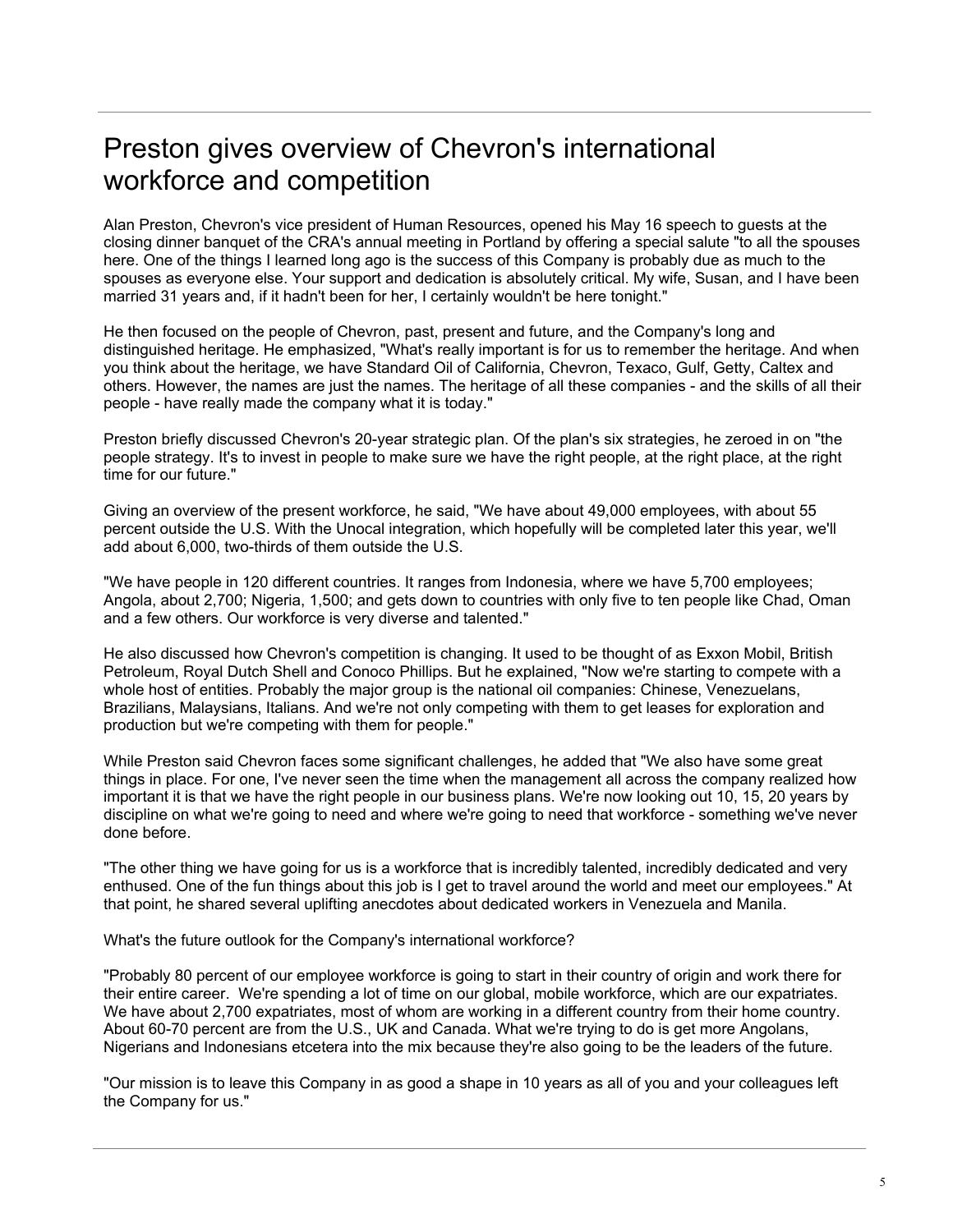#### **O'Reilly discusses Chevron earnings, pension plan, Unocal**

*continued from page 1*

Next, O'Reilly talked about the Company's excellent earnings. He said, "We improved our return in capital employed to the top of our competitive group and generated a lot of cash flow. By the way, I've had a number of questions about 'what are you doing with all that money.' First, we're reinvesting in the business. Our capital investment program this year is \$10 billion, up 20 percent from the prior years.

"We increased our dividends again, and this is the 17th year of successive dividend increases in the Company."

O'Reilly was pleased, too, in reporting on Chevron's pension status. He said, "We funded our pension plan by \$2.9 billion in the last two years. So our pension plans are fully funded. This is something we are very proud of. Insurance is important to both our current employees, who are counting on that, and to a number of retirees who are still relying on payments from the pension plan."

Chevron also reduced its debt as of the end of the third quarter. Its debt is essentially zero. O'Reilly explained, "We have as much cash on hand as we have debt. Now a lot of people say, 'Why do you do that?' We're in a cyclical business. It was only 1998, seven years ago, when oil was \$10 a barrel. Like most companies, we were struggling. In a cyclical business, when times are good you pay down debt so you can carry the Company through the tough times that inevitably lie ahead for most businesses involved in those kind of economic cycles.

"We have been buying back shares. When you get a windfall that is over and above what you can confidently and wisely reinvest in the business, the next best thing is to buy back shares. We anticipate continuing that until we have bought back \$5 billion worth of shares by the end of the year, if we stay on this schedule."

Shifting his focus, he discussed the transaction with Unocal, which has interests in exploration and production. Unocal sold its refining and marketing business in 1997.

O'Reilly said, "75 percent of Unocal's business is outside the U.S., primarily in the Gulf of Thailand region, Indonesia and central Asia. It also has a large presence in the Gulf of Mexico and production in the Permian Basin area of Texas. Many of its upstream assets are large that fit very well with our strategies and portfolio. It's a very good opportunity to expand our company by acquiring these assets. We hope the deal will get through the regulatory process and close sometime in the late third or early fourth quarter."

#### WHY A NAME CHANGE?

O'Reilly explained why the Company has changed its name from ChevronTexaco to Chevron Corporation.

"We tried hard for three years to promote the ChevronTexaco name and to have it resonate with the influence makers, the public at large and with other domestic and overseas dimensions. But we discovered a very sobering thing. In the U.S. for instance, the ChevronTexaco name was the least recognized among the major competitors: Shell, BP, even ExxonMobil. Ironically, in some markets, Chevron alone or Texaco alone rated higher than ChevronTexaco. So we decided to change."

The new name is Chevron Corporation, which is the corporate identity. And the chairman said the Company will continue to market the very strong brands it has: Chevron, Texaco and Caltex, as well as Havoline, Delo and the other lubricants. In fact, the Company is expanding the use of all its brands, particularly Texaco. It has entered the marketplace again in the Southeast, where it has over a thousand outlets. And it's expanding the use of the Texaco brand again in the West.

O'Reilly said, "We're in a peculiar situation with the Texaco brand. In the U.S., Shell had the exclusive use of the Texaco brand following the merger of Chevron and Texaco because the FTC (Federal Trade Commission) required it until last July 1. During the period July 1, 2004 to July 1, 2006, there's a period of non-exclusivity. Effective July 1, 2006, we will gain exclusive right to the Texaco brand. We're in the process of exploiting that and using the brand to its fullest strength."

#### THE WORLD AT LARGE

"We've come off a fairly healthy global economic growth rate over the last couple of years," said O'Reilly.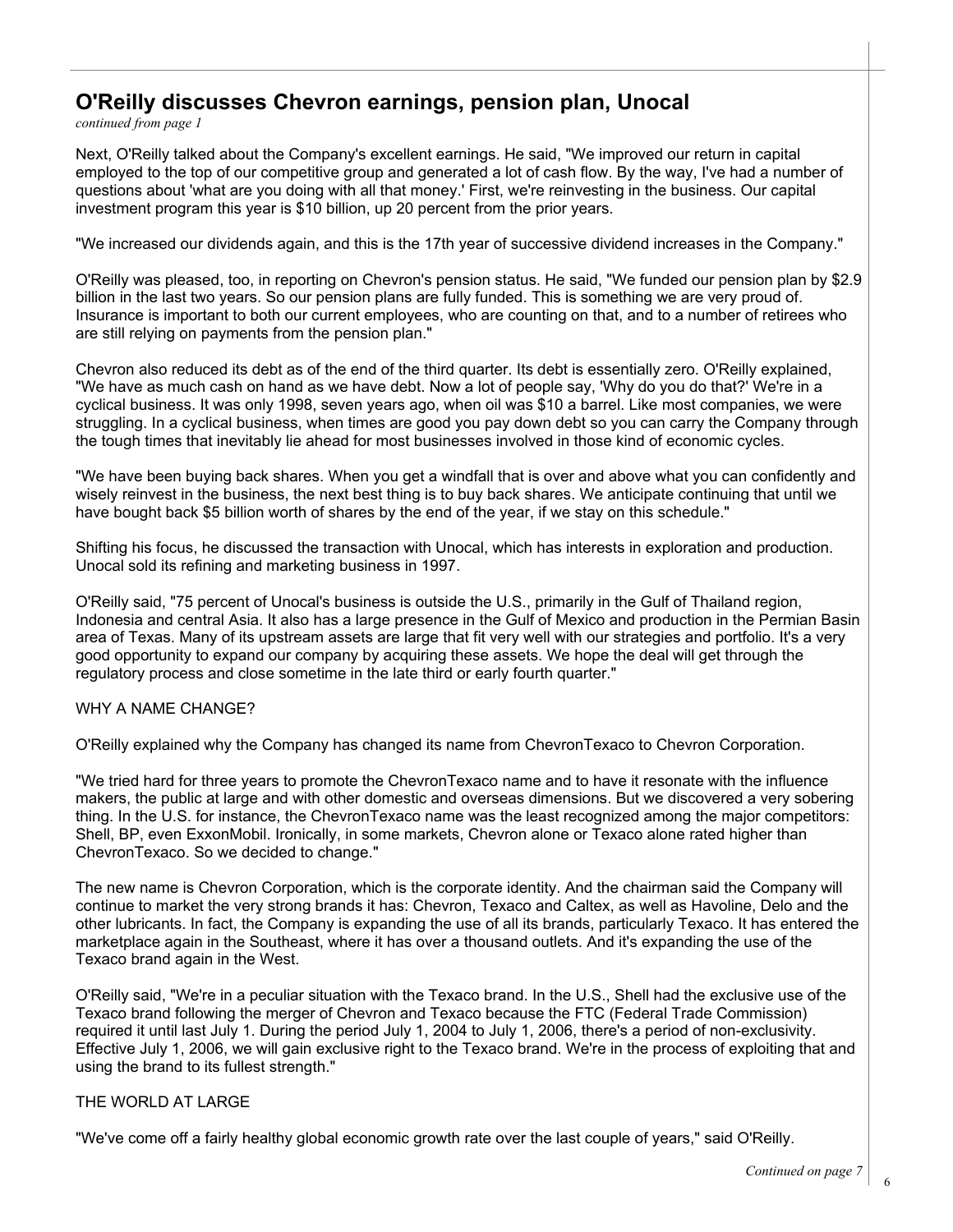#### **O'Reilly focuses on global energy demand and supply, LNG**

*continued from page 6*

"This year it is moderating somewhat but still is reasonably healthy. That has caused quite an uptake in the demand for energy of all types. Of course, being in the oil and gas business, the demand for our products has clearly gone up around the globe.

"In the last few years, the worldwide demand for oil has finally caught up with capacity. That's what has led to the higher oil prices we're seeing. A similar thing has happened in the U.S. with natural gas. However, not enough concern has been paid to the supply side of all this, even though companies like ours have been saying we need to open up more opportunities for exploration and need to allow more terminals to be built to import natural gas."

O'Reilly said there are many ways of freeing up the supply side but not much has been done primarily because of environmental regulations and concerns.

He emphasized, "The people of Washington, Oregon and California don't want oil drilling off their shores and don't want terminals bringing liquefied natural gas in. But they sure want the lights on and gas in their cars. And, folks, they can't have it both ways. So we're in a very tenuous position now, where oil and gas supplies are being stretched, and we're in competition for those supplies."

He pointed to China, which is growing dramatically and has surpassed Japan as the number two consumer of oil in the world. India also is increasing its imports. These countries have large populations, with a growing middle class that aspires to have the same lifestyle as America. Therefore, they need energy. So Chevron is competing for those energy resources with other nations around the world.

"We're in a very challenging situation," said O'Reilly. "It can be solved but it will take a much more proactive, constructive approach on the part of everybody to look at - not just on the demand side, where we have to worry about how efficiently we use energy, but also the supply side."

The chairman outlined what Chevron is doing to meet that demand. "Today we produces 2 1/2-million barrels a day of oil and gas equivalent around the world. We have major projects under way to increase our production. One of them is expanding in the deepwater Gulf of Mexico, here in the U.S.

"But most are overseas, such as expanding in Kazakhstan, doubling capacity there; expanding in deepwater projects in Nigeria and Angola; and developing natural gas in another project in Australia. There are a lot of big, big projects out there to grow supply and that supply is going to find a market. Hopefully, some of it will find a U.S. market if the U.S. is amenable to allow (gas import) terminals to be built so we can bring it here.

"In the gas business, we are building liquefied natural gas plants in Australia and Angola, examing the possibilities of plants in southern Nigeria and Venezuela, and are involved in trying to bring that gas into the U.S., Japan, China and Korea."

On the downstream side, refining and marketing, Chevron is attempting to expand its refineries. For example, O'Reilly said, "We have an expansion in the early stages at the Pascagoula refinery in Mississippi, where permitting has proved a little easier than California. We'd like to do more to expand our refineries in California but it's been very difficult to permit new projects that help improve the refineries reliability and utilization. We do need to expand refinery capacity so we can do our part to meet the growing consumer demand."

# How to help Chevron

Upon concluding his Portland address, Vice President of Human Resources Alan Preston was asked by a retiree, "What can the Chevron Retirees Association do to be perceived more as providing an asset to the Company versus overhead?"

He responded, "The most important thing both for your Association, and for us, is to get our story out there. There is so much in the press, so much in the news, where the information is one-sided. There's a lot of reaction to things like the gasoline price and the crude price, and it's really important to getting a more balanced story out there.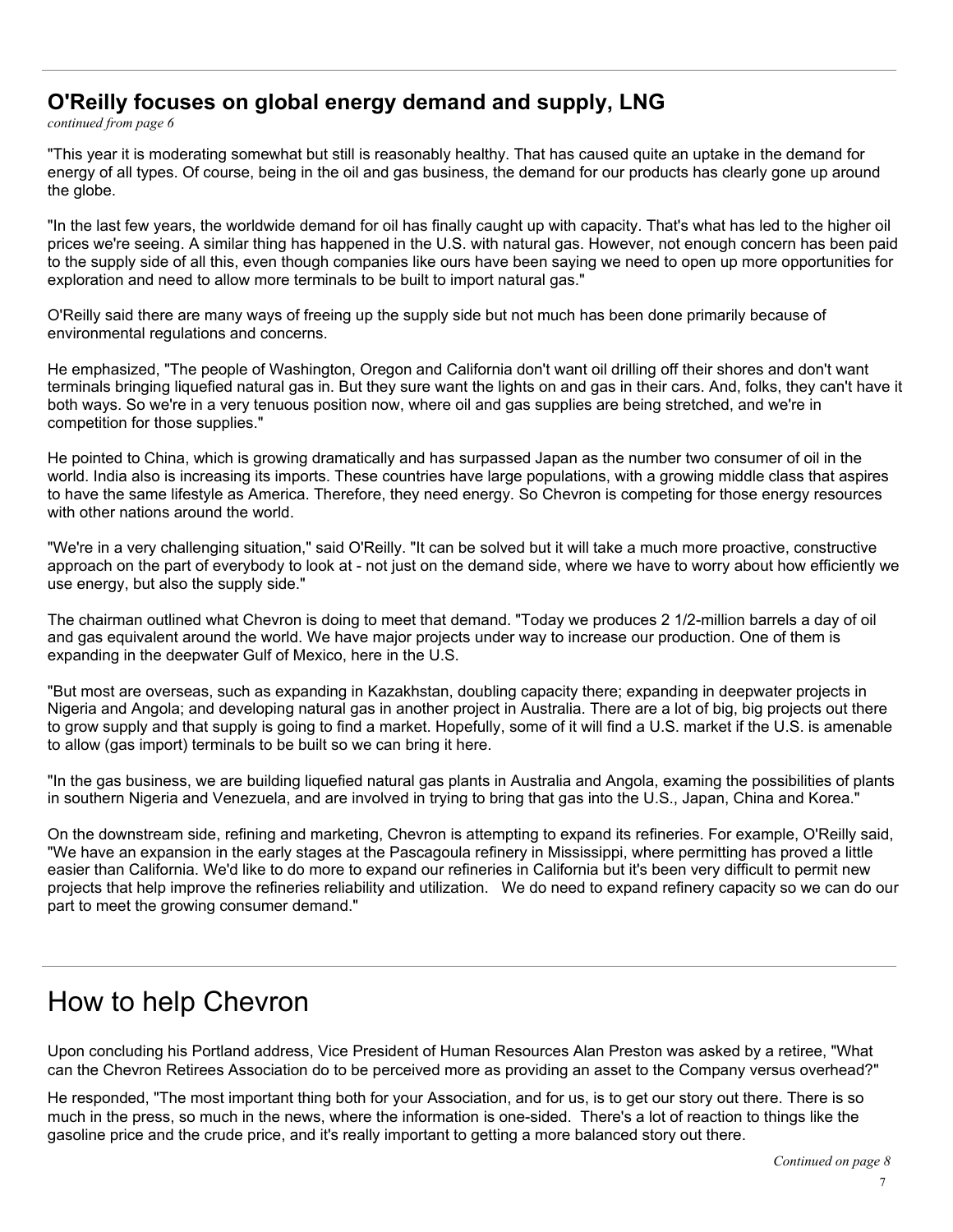## Koerner, Stewart earn Public Service Awards

Roy Koerner, first vice president of Colorado's Mile Hi Texaco Chapter, and Jack Stewart, president of both the Greater New Orleans and Texaco Retirees of New Orleans chapters, are recipients of Chevron's Public Service Awards for 2005. The Company-sponsored program annually recognizes outstanding work performed by Chevron retirees and chapters in their communities, along with the public awareness and recognition of that significant work.

Since his Texaco retirement in 1996, Koerner's volunteerism in the Metro Denver area has included leadership roles with The Colorado Ethics in Business Alliance, Samaritan Institute, Samaritan Institute Foundation and Presbyterian Church of the Covenant. Among other activities, he and wife, MaryAnn, work every Friday at the Covenant Cupboard Food Pantry. Denver's mayor presented Koerner with the Minoru Yasui Community Volunteer Award and proclaimed July 22, 2004 "Roy Koerner Day." This fall he will assume the presidency of the Society of Petroleum Engineers Foundation.

Culminating a 39-year career, Koerner retired in 1996 in Denver from Texaco Exploration Inc. as manager, Production Technology. Like their dad, two of his sons are petroleum engineers.

Stewart lives on the Mississippi River's west bank in an area of New Orleans known as Algiers. He organized the Algiers Police Advisory Committee, which meets with the district



*Jack Stewart, president of both New Orleans chapters (second from left), was one of two winners of Chevron's Public Service Awards for 2005. Others (from right) are Phil Monticello, who accepted the award for Roy Koerner of Colorado's Mile Hi Texaco Chapter; Chevron's Alan Preston, vice president, Human Resources; and George Marich, who coordinates the program as the CRA's Public Affairs Committee chair.* 

police captain and key team members to discuss crime, crime prevention and other community issues. It supports district police with an annual Crawfish Boil, which raises funds to purchase equipment not provided in the city budget. Stewart works with an area nursing home whose residents are indigent and often have no family, has given 35 years to the Boy Scout program, and has been active is school bond elections, numerous education issues and on committees of parent-teacher organizations. His volunteerism includes 15 years as president of the Algiers Drainage Committee, which has helped eliminate flooding in the community.

In 2002, he became the first Texaco retiree to chair a CRA standing committee, which was Planning & Research. He

# Chevron

Chevron Retirees Association. For story ideas, contact: Walt Roessing, Managing Editor 4817 Palm Ave, #M, La Mesa, CA 91491 E-mail: wlroessing@cs.com (619) 697-9702

For questions regarding Encore www.chevronretirees.org, contact: Jerry Powers, Chairman Communications Committee 14208 Woodland Ridge Dr., Louisville, KY 40245 E-mail: jopowers@insightbb.com (502) 245-1258

The Chevron Retirees Association is not a subsidiary of Chevron Corporation but an independent organization of retired employees of Chevron or its predecessor companies.

spent 31 years as a Texaco exploration geophysicist before his 1989 retirement.

Public Service Awards recipients can contribute a Company-sponsored \$1,000 check to the charity of his choice. George Marich, who coordinates the program for CRA as its Public Affairs Committee chair, announced the winners at the annual meeting dinner banquet in Portland.

Others in consideration for the 2005 Public Service Awards were John Buchholz, Phoenix Chapter; Joe Graham, South New Jersey Chapter; Bill Hicks, San Diego Chapter; Lee Johnson, Tulsa Skelly-Getty-Texaco Chapter; Robert Roxbrough, New England Chapter; and James Shields, Contra Costa Chapter.

## **How to help Chevron**

*continued from page 7*

"For example, when you talk to people in California, where prices are some of the highest in the nation, you want to explain how their gasoline got there. Here's an example: explain to others how Chevron and partners started producing oil from Chad, sent it to a refinery in the UK to be refined and then shipped the gasoline to California. Tell them we must do that because we can't get access to other major resources close by."

He added, "Consumers also need to understand how complex this business is, the dynamics of it, and how companies like Chevron are trying to help provide them with a reliable energy source for the future."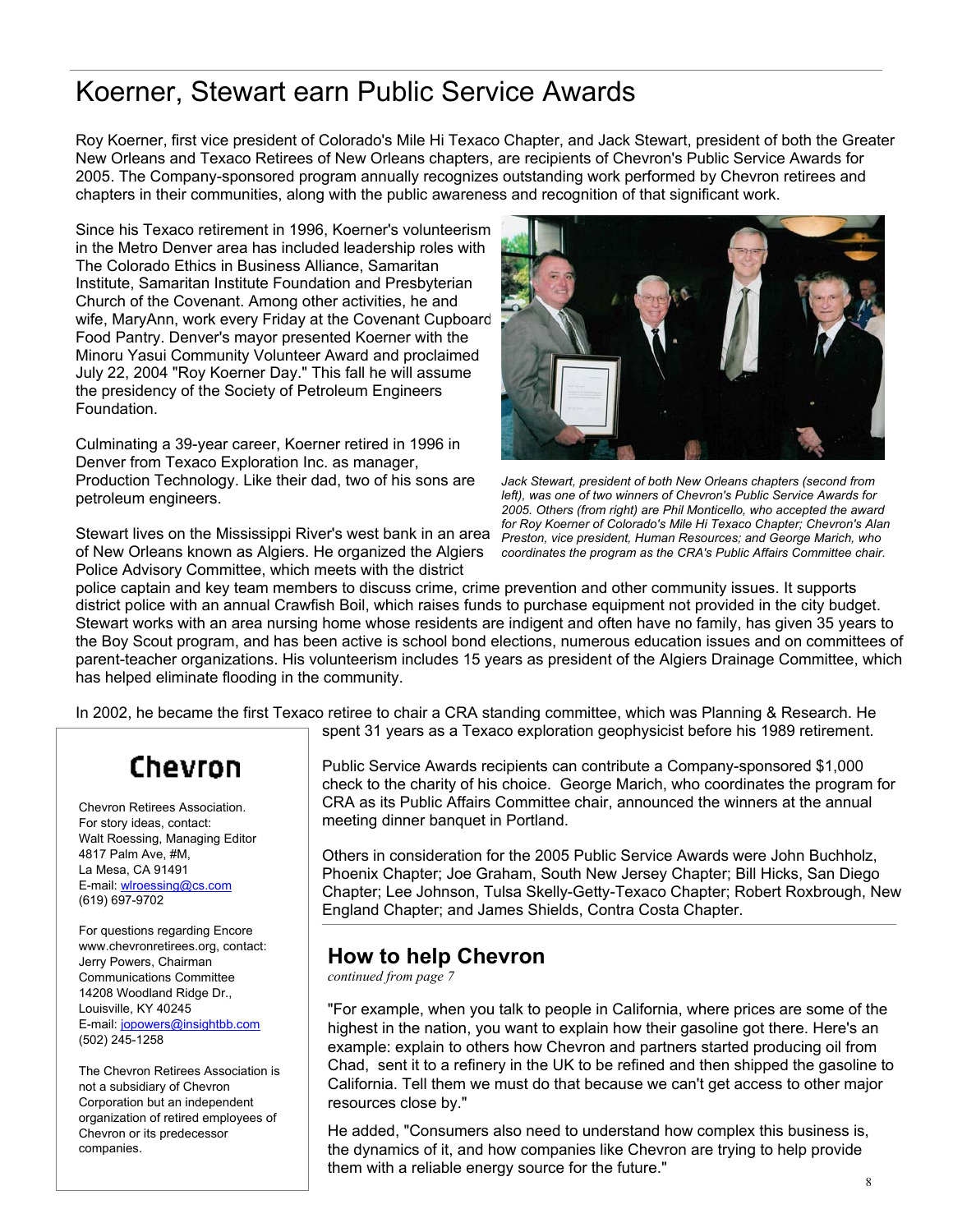#### In Memoriam: **February 2005 – April 2005**

Elder, Charley F., 2/5/2005 , Amoseas, Ret. 1982 Allen, Marcella P., 3/5/2005, Caltex, Ret. 1986 Arnesen, Reidar, 2/9/2005, Caltex, Ret. 1969 Benkiser, Walter R., 4/22/2005, Caltex, Ret. 1986 Chestnolvick, John R., 2/17/2005 , Caltex, Ret. 1973 Josephson, Leigh D., 3/9/2005, Caltex, Ret. 1972 Watts, James H., 4/1/2005, Caltex, Ret. 1974 Yates, Arnold, 4/8/2005, Caltex, Ret. 1996 Aitken, Mildred T., 3/20/2005, Chevron, Ret. 1971 Allen, Robert D., 11/30/2004, Chevron, Ret. 1981 Ambrose, H. E., 3/15/2005, Chevron, Ret. 1982 Atkinson, B. E., 4/20/2005, Chevron, Ret. 1980 Ausfahl, Robert H., 2/16/2005, Chevron, Ret. 1973 Babin, Charles B., 3/28/2005, Chevron, Ret. 1996 Bafalon, Lee, 3/18/2005, Chevron, Ret. 1999 Bennett, James D., 2/3/2005, Chevron, Ret. 1974 Beringhele, G. A., 3/21/2005, Chevron, Ret. 1980 Blanc, Larry L., 4/13/2005, Chevron, Ret. 1991 Blanco, Roland C., 3/30/2005, Chevron, Ret. 1992 Blue, Robert A., 4/9/2005, Chevron, Ret. 1996 Bond Jr., E. L., 2/20/2005, Chevron, Ret. 1984 Bosarge, Layton L., 2/11/2005, Chevron, Ret. 1998 Breneman, Hubert L., 3/8/2005, Chevron, Ret. 1980 Buotte, Clarence J., 1/30/2005, Chevron, Ret. 1992 Cabrera, Charles R., 3/1/2005, Chevron, Ret. 1973 Carter, Dennis C., 2/20/2005, Chevron, Ret. 1986 Clark, Charles O., 2/25/2005, Chevron, Ret. 1978 Collins, R., 3/2/2005, Chevron, Ret. 1986 Cox, Lloyd R., 3/28/2005, Chevron, Ret. 1966 Crews, Burton M., 3/10/2005, Chevron, Ret. 1986 Crouch, Harry B., 4/16/2005, Chevron, Ret. 1973 Cunningham, J. F., 3/6/2005, Chevron, Ret. 1982 Cymbalisty, J., 4/5/2005, Chevron, Ret. 1982 Dawsey, N. L., 4/27/2005, Chevron, Ret. 1986 Deane, Pauline M., 3/31/2005, Chevron, Ret. 1985 Deverin, D. R., 3/4/2005, Chevron, Ret. 1989 Dillin, Martha J., 3/10/2005, Chevron, Ret. 1981 Dohoney, Edward J., 4/18/2005, Chevron, Ret. 1982 Dotson, Cecil D., 3/17/2005, Chevron, Ret. 1986 Edwards, Lynn E., 3/27/2005, Chevron, Ret. 1965 Endicott, Howard W., 3/2/2005, Chevron, Ret. 1983 English, Cecil L., 2/19/2005, Chevron, Ret. 1982 Esola Jr., D. J., 4/1/2005, Chevron, Ret. 1988 Estevanell, Jose C., 3/16/2005, Chevron, Ret. 1973 Fall, Delbert W., 2/27/2005, Chevron, Ret. 1986 Feely, A. A., 2/20/2005, Chevron, Ret. 2001 Filip, Thomas J., 4/18/2005, Chevron, Ret. 1981 Foulds, J. G., 2/27/2005, Chevron, Ret. 1973 French, Boneeta R., 4/2/2005, Chevron, Ret. 2004 Fryer, R. L., 2/9/2005, Chevron, Ret. 1997 Furey, Joseph A., 2/14/2005, Chevron, Ret. 1986 Garcia, A. C., 2/27/2005, Chevron, Ret. 1986 Garcia, William L., 3/28/2005, Chevron, Ret. 2005 Garegnani, Arthur, 4/4/2005, Chevron, Ret. 1979 Gates, Langley J., 3/5/2005, Chevron, Ret. 1983 Gibson, James B., 2/4/2005, Chevron, Ret. 1986 Glackin, Thomas J., 3/17/2005, Chevron, Ret. 1976 Gossett Jr., Eugene E., 3/14/2005, Chevron, Ret. 1986 Graham, C. M., 3/5/2004, Chevron, Ret. 1985 Graham, Richard M., 2/19/2005, Chevron, Ret. 1986 Gregersen, H. F., 4/7/2005, Chevron, Ret. 1982 Gunn, E. J., 2/8/2005, Chevron, Ret. 1994 Gustafson, Shoney R., 3/20/2005, Chevron, Ret. 1981 Hagmann, David L. Dr., 4/18/2005, Chevron, Ret. 1979 Haklar, E. .S, 4/17/2005, Chevron, Ret. 1982 Hardwick, Douglas, 2/11/2005, Chevron, Ret. 1984 Harnsberger, Hugh F., 4/6/2005, Chevron, Ret. 1983 Harris, John A., 3/29/2005, Chevron, Ret. 1977 Heape, Thomas E., 4/26/2005, Chevron, Ret. 1986 Heller, Richard V., 4/19/2005, Chevron, Ret. 1978 Henry, M. A., 3/22/2005, Chevron, Ret. 1984 Hensley, William, 3/14/2005, Chevron, Ret. 1978 Hirsch, Arthur H., 2/12/2005, Chevron, Ret. 1990 Hodges, Robert O., 2/27/2005, Chevron, Ret. 1979 Hotard, Alvin J., 4/19/2005, Chevron, Ret. 1989 Humphrey, Finis A., 4/6/2005, Chevron, Ret. 1973 Hunley, B. H., 2/8/2005, Chevron, Ret. 1992

Hurtado, A. A., 3/14/2005, Chevron, Ret. 1987 Ingram, Robert J., 3/20/2005, Chevron, Ret. 1986 Jenner, Noella L., 4/18/2005, Chevron, Ret. 1981 Jensen, J. H., 3/15/2005, Chevron, Ret. 1984 Johnson, B. K., 2/22/2005, Chevron, Ret. 1986 Johnson, Robert R., 1/29/2005, Chevron, Ret. 1992 Jones, George D., 2/1/2005, Chevron, Ret. 1977 Jones, Henry W., 3/8/2005, Chevron, Ret. 1978 Jones, J. J., 2/28/2005, Chevron, Ret. 1988 Joseph, Francis D., 1/1/2005, Chevron, Ret. 2002 Juraska, Charles G., 4/11/2005, Chevron, Ret. 1980 Kiszka, Louis L., 2/8/2005, Chevron, Ret. 1991 Kuhn, Frank R., 3/13/2005, Chevron, Ret. 1984 Lacy, R. E., 4/2/2005, Chevron, Ret. 1982 Lamb, Edward S., 3/6/2005, Chevron, Ret. 1986 Leigh, William J., 3/31/2005, Chevron, Ret. 1985 Leister, Ray P., 2/20/2005, Chevron, Ret. 1986 Leroy, E. C., 2/5/2005, Chevron, Ret. 1986 Lester, Everett J., 3/5/2005, Chevron, Ret. 1981 Lister, John W., 2/17/2005, Chevron, Ret. 1986 Loeb, Charles P., 3/1/2005, Chevron, Ret. 1978 Maben, Dee, 11/25/2004, Chevron, Ret. 1969 Mann, F. G., 3/2/2005, Chevron, Ret. 1981 Marinkovich, M. G., 2/20/2005, Chevron, Ret. 1984 Matthews, Raymond E., 4/18/2005, Chevron, Ret. 1977 Mauro, Ernest R., 4/9/2005, Chevron, Ret. 1982 Mcallister Jr., James R., 1/7/2005, Chevron, Ret. 1971 Mccall, Helen E., 3/13/2005, Chevron, Ret. 2005 Mcleod, William D., 1/20/2005, Chevron, Ret. 1977 Mcmaster, John B., 2/4/2005, Chevron, Ret. 1985 Miura, Toso, 3/7/2005, Chevron, Ret. 1986 Murdo, C. E., 3/15/2005, Chevron, Ret. 1982 Nail, L. E., 3/30/2005, Chevron, Ret. 1981 Nelson, Kurt, 3/13/2005, Chevron, Ret. 1991 Nielsen, Leif S., 2/23/2005, Chevron, Ret. 1992 Oliver, Joseph E., 2/14/2005, Chevron, Ret. 1988 Olsen, Vincent E., 2/17/2005, Chevron, Ret. 1994 Parks, M. T., 3/23/2005, Chevron, Ret. 1988 Petsakos, Harry S., 1/28/2005, Chevron, Ret. 1978 Phelps, Carl L., 3/11/2005, Chevron, Ret. 1983 Pittman, D. N., 3/18/2005, Chevron, Ret. 1982 Pritchett, William E., 3/18/2005, Chevron, Ret. 1980 Rabren, Ernest E., 1/30/2005, Chevron, Ret. 1974 Ray, Charles L., 4/23/2005, Chevron, Ret. 1975 Reeves, A. Desmond, 2/6/2005, Chevron, Ret. 1986 Regan, Henry J., 2/7/2005, Chevron, Ret. 1981 Roscoe, Charles S., 3/30/2005, Chevron, Ret. 1985 Russo, Velma K., 2/4/2005, Chevron, Ret. 1991 Rutkowski, Maria, 2/23/2005, Chevron, Ret. 1986 Scott, Ralph V., 3/21/2005, Chevron, Ret. 1981 Seger, L. E., 1/21/2005, Chevron, Ret. 1986 Sinclair, Charles H., 4/23/2005, Chevron, Ret. 1979 Smith, Elmer A., 4/26/2005, Chevron, Ret. 1974 Spencer Jr, Ben, 4/18/2005, Chevron, Ret. 1996 Standley, C..T., 4/25/2005, Chevron, Ret. 1981 Stemen, William E., 2/16/2005, Chevron, Ret. 1979 Stewart, Barbara K., 3/28/2005, Chevron, Ret. 1978 Stockman, Frank C., 3/29/2005, Chevron, Ret. 1977 Stracener, Howard W., 2/12/2005, Chevron, Ret. 1976 Sturgeon, Warren D., 3/14/2005, Chevron, Ret. 1972 Teason, Harry W., 3/17/2005, Chevron, Ret. 1978 Teater, Mildred S., 2/9/2005, Chevron, Ret. 1977 Terrell, Ronald R., 4/13/2005, Chevron, Ret. 1992 Thacker, W. K., 3/12/2005, Chevron, Ret. 1987 Tigue, Joseph B., 12/20/2004, Chevron, Ret. 1978 Torres, Alfonso, 11/11/2002, Chevron, Ret. 1981 Van Fleet, Paul G., 3/6/2005, Chevron, Ret. 1993 Van Woerkom, G. J., 3/14/2005, Chevron, Ret. 1985 Warden, Alan, 2/11/2005, Chevron, Ret. 1977 Ware, Raymond L., 2/11/2005, Chevron, Ret. 1985 Ware, Todd R., 3/29/2005, Chevron, Ret. 1975 Whittington, Kenneth R., 1/29/2005, Chevron, Ret. 1989 Wilcox, D. L., 3/20/2005, Chevron, Ret. 1986 Wilson, Hilton D., 3/2/2005, Chevron, Ret. 1986 Windscheffel, G. W., 3/5/2005, Chevron, Ret. 1975 Winkelmolen, Matthew J., 4/10/2005, Chevron, Ret. 1983 Wise, Joseph B., 2/21/2005, Chevron, Ret. 1973

9 Wright, C. W., 3/3/2005, Chevron, Ret. 1985 Wyke, Leo E., 4/25/2005, Chevron, Ret. 1969 Yap, Frank K., 2/18/2005, Chevron, Ret. 1965 Young, Bruce F., 2/16/2005, Chevron, Ret. 1986 Young Jr., G. P., 4/12/2005, Chevron, Ret. 1982 Zwartkruis, Theodore C., 2/12/2005, Chevron, Ret. 1995 Bednarski, John, 12/14/2004, Getty, Ret. 1972 Bertrand, Cleta F., 2/16/2005, Getty, Ret. 2004 Birch, Alice V., 1/21/2005, Getty, Ret. 1973 Blasi, Joseph V., 2/7/2005, Getty, Ret. 1978 Braun, Marlin C., 3/15/2005, Getty, Ret. 1983 Cheatham, Troy N., 3/17/2005, Getty, Ret. 1986 Chiczewski, Casimir J., 2/10/2005, Getty, Ret. 1983 Clark, Shirley J., 11/26/2004, Getty, Ret. 1995 Cole, Eugene F., 3/31/2005, Getty, Ret. 1983 Conner Jr., James H., 2/12/2005, Getty, Ret. 1978 Conway, Florence H., 2/17/2005, Getty, Ret. 1978 Cowley, Lucille J., 2/2/2005, Getty, Ret. 1984 Dale, Ira S., 3/17/2005, Getty, Ret. 1983 Deer, Norbert P., 1/3/2005, Getty, Ret. 1977 Fisher, Olan D., 4/21/2005, Getty, Ret. 1977 Flowe, Ray F., 1/26/2005, Getty, Ret. 1983 Griffin, Essie M., 3/8/2005, Getty, Ret. 1983 Hamilton, Robert E., 2/4/2005, Getty, Ret. 1983 Hanline, William R., 4/7/2005, Getty, Ret. 1977 Harriman, Frank J., 4/9/2005, Getty, Ret. 1974 Herron, Doris J., 2/26/2005, Getty, Ret. 1984 Hruska, John F., 2/5/2005, Getty, Ret. 1991 Kennedy, Walter M., 2/2/2005, Getty, Ret. 1980 Krupp, Mary F., 4/10/2005, Getty, Ret. 1985 Mcilroy, Dorothy A., 7/31/2003, Getty, Ret. 1973 Meehan, Delton L., 2/16/2005, Getty, Ret. 1984 Moomau, Virginia A., 3/2/2005, Getty, Ret. 1981 Neeley, Roy W., 4/5/2005, Getty, Ret. 1981 Passante, Joseph, 2/26/2005, Getty, Ret. 1979 Poole, Herman C., 2/9/2005, Getty, Ret. 1982 Reeves, William A., 2/8/2005, Getty, Ret. 1981 Renard Jr., Frank L., 4/3/2005, Getty, Ret. 1984 Rich, Ralph E, 4/2/2004, Getty, Ret. 1993 Robbins, William T., 2/5/2005, Getty, Ret. 1984 Sawyer, Thomas L., 3/23/2005, Getty, Ret. 1982 Schedeneck, Fred W., 1/5/2005, Getty, Ret. 1985 Scott, Leroy V., 2/4/2005, Getty, Ret. 1973 Scott, John J., 3/5/2005, Getty, Ret. 1977 Sears, Robert E., 2/11/2005, Getty, Ret. 1983 Walker, Eugene W., 4/7/2005, Getty, Ret. 1984 Wilcoxon, Ronald B., 4/20/2005, Getty, Ret. 1999 Wile, Thomas A., 4/16/2005, Getty, Ret. 1992 Yearsley, Dorothy P., 4/22/2005, Getty, Ret. 1984 Anderson, Tommy E, 3/23/2005, Gulf, Ret. 1971 Ardoin, Shelton, 4/1/2005, Gulf, Ret. 1976 Armer Jr., George A., 1/29/2005, Gulf, Ret. 1996 Atwood, Harry A., 2/14/2005, Gulf, Ret. 1978 Austin, Leland H., 3/23/2005, Gulf, Ret. 1968 Bambei, John H., 2/28/2005, Gulf, Ret. 1976 Beauchene, Jeri, 2/19/2005, Gulf, Ret. 1980 Beckmeyer, Charles, 1/7/2005, Gulf, Ret. 1983 Bensinger, Fred L., 3/23/2005, Gulf, Ret. 1985 Bissler, Clifford J., 3/22/2005, Gulf, Ret. 1984 Blakeman, Raymond R., 4/13/2005, Gulf, Ret. 1980 Blanchard Jr., Desire J., 1/14/2005, Gulf, Ret. 1977 Bonds, Woodrow W., 1/6/2005, Gulf, Ret. 1977 Brown, Jimmy W., 3/3/2005, Gulf, Ret. 1985 Buitron, Oscar A., 3/16/2005, Gulf, Ret. 1992 Burdette, William A., 2/2/2005, Gulf, Ret. 1983 Burleson, Wilson L., 2/8/2005, Gulf, Ret. 1978 Burnett, William D., 2/24/2005, Gulf, Ret. 1973 Canon, Daniel L., 3/3/2005, Gulf, Ret. 1983 Caraway, John L., 1/18/2005, Gulf, Ret. 1983 Cavender, Dermot H., 2/10/2005, Gulf, Ret. 1982 Claytor, Iris C., 3/28/2005, Gulf, Ret. 1978 Connell, Juanita J., 3/12/2005, Gulf, Ret. 1986 Crawford, Paul W., 2/19/2005, Gulf, Ret. 1979 Culbertson, James W., 2/18/2005, Gulf, Ret. 1992 De Bold, Amelia, 4/5/2005, Gulf, Ret. 1978 De Los Santos, Carolina T., 3/9/2005, Gulf, Ret. 2004 Deko, Stanley, 3/6/2005, Gulf, Ret. 1980 Dippel, Robert K., 2/5/2005, Gulf, Ret. 1992 Dix, Rita S., 3/29/2005, Gulf, Ret. 1997 Donelson, William C., 2/20/2005, Gulf, Ret. 1972